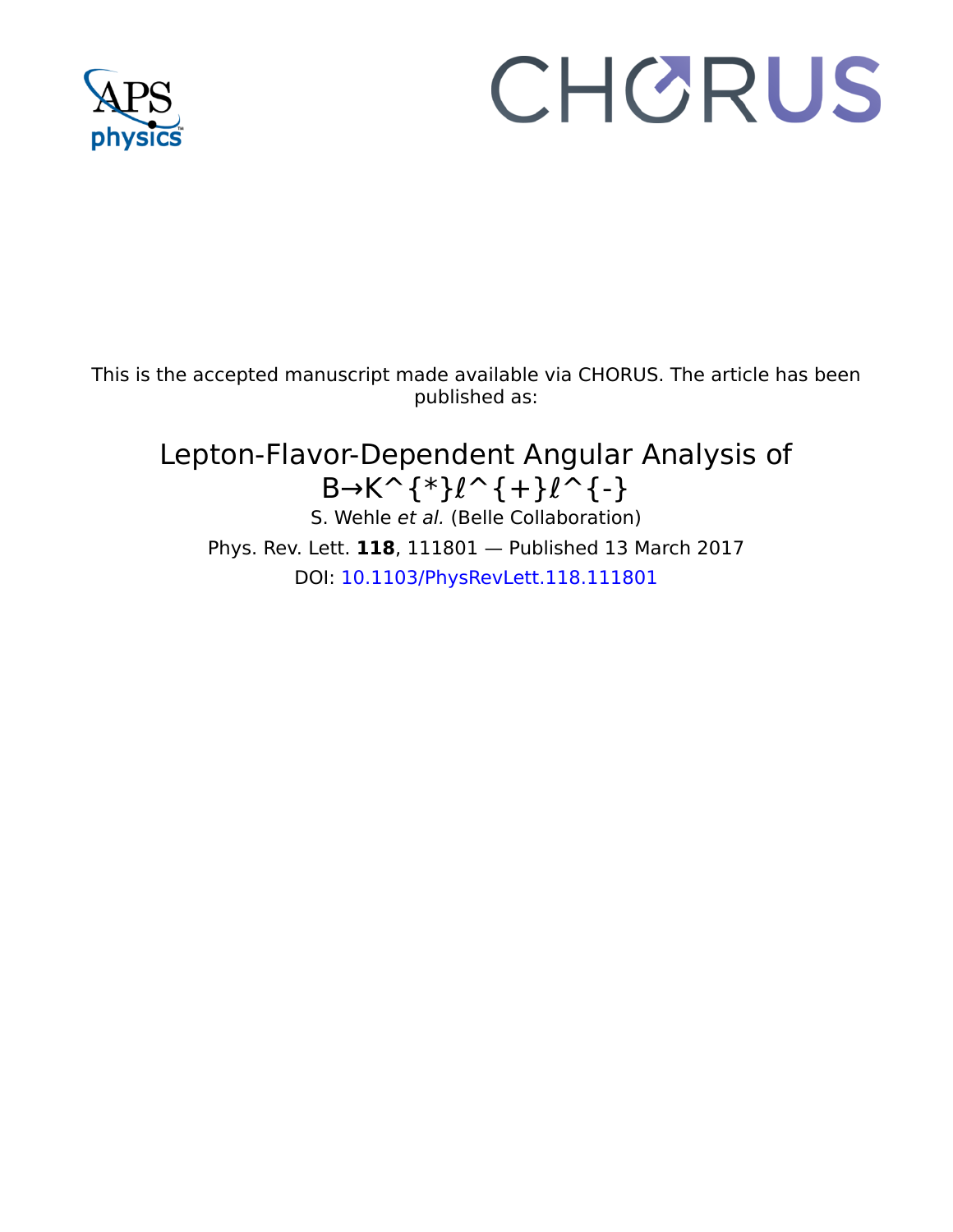## Lepton-Flavor-Dependent Angular Analysis of  $B \to K^* \ell^+ \ell^-$

S. Wehle, <sup>8</sup> C. Niebuhr, <sup>8</sup> S. Yashchenko, <sup>8</sup> I. Adachi, <sup>14, 11</sup> H. Aihara, <sup>71</sup> S. Al Said, <sup>64, 30</sup> D. M. Asner, <sup>55</sup> V. Aulchenko, <sup>4, 53</sup> T. Aushev, <sup>43</sup> R. Ayad, <sup>64</sup> T. Aziz, <sup>65</sup> V. Babu, <sup>65</sup> A. M. Bakich, <sup>63</sup> V. Bansal, <sup>55</sup> E. Barberio, <sup>40</sup> W. Bartel,<sup>8</sup> P. Behera,<sup>20</sup> B. Bhuyan,<sup>19</sup> J. Biswal,<sup>26</sup> A. Bobrov,<sup>4,53</sup> A. Bondar,<sup>4,53</sup> G. Bonvicini,<sup>76</sup> A. Bozek,<sup>50</sup> M. Bračko,<sup>38, 26</sup> T. E. Browder,<sup>13</sup> D. Červenkov, <sup>5</sup> P. Chang, <sup>49</sup> V. Chekelian, <sup>39</sup> A. Chen, <sup>47</sup> B. G. Cheon, <sup>12</sup> K. Chilikin,  $35, 42$  R. Chistov,  $35, 42$  K. Cho,  $31$  Y. Choi,  $62$  D. Cinabro,  $76$  N. Dash,  $18$  J. Dingfelder,  $3$  Z. Doležal,  $5$ Z. Drásal,<sup>5</sup> D. Dutta,<sup>65</sup> S. Eidelman,<sup>4,53</sup> D. Epifanov,<sup>4,53</sup> H. Farhat,<sup>76</sup> J. E. Fast,<sup>55</sup> T. Ferber,<sup>8</sup> B. G. Fulsom,<sup>55</sup> V. Gaur, <sup>65</sup> N. Gabyshev, <sup>4, 53</sup> A. Garmash, <sup>4, 53</sup> R. Gillard, <sup>76</sup> P. Goldenzweig, <sup>28</sup> B. Golob, <sup>36, 26</sup> O. Grzymkowska, <sup>50</sup> E. Guido,<sup>25</sup> J. Haba,<sup>14, 11</sup> T. Hara,<sup>14, 11</sup> K. Hayasaka,<sup>52</sup> H. Hayashii,<sup>46</sup> M. T. Hedges,<sup>13</sup> W.-S. Hou,<sup>49</sup> C.-L. Hsu,<sup>40</sup> T. Iijima,  $45,44$  K. Inami,  $44$  G. Inguglia,  $8$  A. Ishikawa,  $69$  R. Itoh,  $14,11$  Y. Iwasaki,  $14$  W. W. Jacobs,  $21$  I. Jaegle,  $9$ H. B. Jeon,<sup>33</sup> Y. Jin,<sup>71</sup> D. Joffe,<sup>29</sup> K. K. Joo,<sup>6</sup> T. Julius,<sup>40</sup> A. B. Kaliyar,<sup>20</sup> K. H. Kang,<sup>33</sup> G. Karyan,<sup>8</sup> P. Katrenko,<sup>43, 35</sup> T. Kawasaki,<sup>52</sup> H. Kichimi,<sup>14</sup> C. Kiesling,<sup>39</sup> D. Y. Kim,<sup>60</sup> H. J. Kim,<sup>33</sup> J. B. Kim,<sup>32</sup> K. T. Kim,<sup>32</sup> M. J. Kim,<sup>33</sup> S. H. Kim,<sup>12</sup> K. Kinoshita,<sup>7</sup> L. Koch,<sup>10</sup> P. Kodyš,<sup>5</sup> S. Korpar,<sup>38, 26</sup> D. Kotchetkov,<sup>13</sup> P. Križan,<sup>36, 26</sup> P. Krokovny,<sup>4, 53</sup> T. Kuhr,<sup>37</sup> R. Kulasiri,<sup>29</sup> T. Kumita,<sup>73</sup> A. Kuzmin,<sup>4, 53</sup> Y.-J. Kwon,<sup>78</sup> J. S. Lange,<sup>10</sup> C. H. Li,<sup>40</sup> L. Li,<sup>58</sup> Y. Li,<sup>75</sup> L. Li Gioi,<sup>39</sup> J. Libby,<sup>20</sup> D. Liventsev,<sup>75, 14</sup> M. Lubej,<sup>26</sup> T. Luo,<sup>56</sup> M. Masuda,<sup>70</sup> T. Matsuda,<sup>41</sup> K. Miyabayashi,<sup>46</sup> H. Miyake,<sup>14, 11</sup> R. Mizuk,<sup>35, 42, 43</sup> G. B. Mohanty,<sup>65</sup> T. Mori,<sup>44</sup> R. Mussa,<sup>25</sup> E. Nakano,<sup>54</sup> M. Nakao,<sup>14, 11</sup> T. Nanut,<sup>26</sup> K. J. Nath,<sup>19</sup> Z. Natkaniec,<sup>50</sup> M. Nayak,<sup>76, 14</sup> N. K. Nisar,<sup>56</sup> S. Nishida,<sup>14, 11</sup> S. Ogawa, <sup>68</sup> H. Ono, <sup>51, 52</sup> Y. Onuki, <sup>71</sup> G. Pakhlova, <sup>35, 43</sup> B. Pal, <sup>7</sup> C.-S. Park, <sup>78</sup> C. W. Park, <sup>62</sup> H. Park, <sup>33</sup> S. Paul, <sup>67</sup> L. Pesántez,<sup>3</sup> L. E. Piilonen,<sup>75</sup> C. Pulvermacher,<sup>14</sup> J. Rauch,<sup>67</sup> M. Ritter,<sup>37</sup> A. Rostomyan,<sup>8</sup> Y. Sakai,<sup>14, 11</sup> S. Sandilya,<sup>7</sup> L. Santelj,<sup>14</sup> T. Sanuki,<sup>69</sup> Y. Sato,<sup>44</sup> V. Savinov,<sup>56</sup> T. Schlüter,<sup>37</sup> O. Schneider,<sup>34</sup> G. Schnell,<sup>1, 16</sup> C. Schwanda,<sup>23</sup> A. J. Schwartz,<sup>7</sup> Y. Seino,<sup>52</sup> K. Senyo,<sup>77</sup> O. Seon,<sup>44</sup> I. S. Seong,<sup>13</sup> M. E. Sevior,<sup>40</sup> C. P. Shen,<sup>2</sup> T.-A. Shibata,<sup>72</sup> J.-G. Shiu,<sup>49</sup> B. Shwartz,<sup>4,53</sup> F. Simon,<sup>39,66</sup> R. Sinha,<sup>24</sup> E. Solovieva,<sup>35,43</sup> M. Starič,<sup>26</sup> J. F. Strube,<sup>55</sup> K. Sumisawa,<sup>14, 11</sup> T. Sumiyoshi,<sup>73</sup> M. Takizawa,<sup>59, 15, 57</sup> U. Tamponi,<sup>25, 74</sup> F. Tenchini,<sup>40</sup> K. Trabelsi,<sup>14, 11</sup> T. Tsuboyama,<sup>14, 11</sup> M. Uchida,<sup>72</sup> T. Uglov,<sup>35, 43</sup> Y. Unno,<sup>12</sup> S. Uno,<sup>14, 11</sup> P. Urquijo,<sup>40</sup> Y. Ushiroda,<sup>14, 11</sup> Y. Usov,<sup>4, 53</sup> S. E. Vahsen,<sup>13</sup> C. Van Hulse,<sup>1</sup> G. Varner,<sup>13</sup> K. E. Varvell,<sup>63</sup> V. Vorobyev,<sup>4, 53</sup> A. Vossen,<sup>21</sup> E. Waheed,<sup>40</sup> C. H. Wang,<sup>48</sup> M.-Z. Wang,<sup>49</sup> P. Wang,<sup>22</sup> M. Watanabe,<sup>52</sup> Y. Watanabe,<sup>27</sup> E. Widmann,<sup>61</sup> K. M. Williams,<sup>75</sup> E. Won,<sup>32</sup> H. Yamamoto,<sup>69</sup> Y. Yamashita,<sup>51</sup> H. Ye,<sup>8</sup> Y. Yook,<sup>78</sup> C. Z. Yuan,<sup>22</sup> Y. Yusa,<sup>52</sup> Z. P. Zhang,<sup>58</sup> V. Zhilich,<sup>4, 53</sup> V. Zhukova,<sup>42</sup> V. Zhulanov,<sup>4, 53</sup> M. Ziegler,<sup>28</sup> and A. Zupanc<sup>36, 26</sup>

(The Belle Collaboration)

<sup>1</sup> University of the Basque Country  $UPV/EHU$ , 48080 Bilbao

 $2$ Beihang University, Beijing 100191

<sup>3</sup>University of Bonn, 53115 Bonn

<sup>4</sup>Budker Institute of Nuclear Physics SB RAS, Novosibirsk 630090

<sup>5</sup>Faculty of Mathematics and Physics, Charles University, 121 16 Prague

 $6$ Chonnam National University, Kwangju 660-701

<sup>7</sup>University of Cincinnati, Cincinnati, Ohio 45221

<sup>8</sup>Deutsches Elektronen–Synchrotron, 22607 Hamburg

 $9$ University of Florida, Gainesville, Florida 32611  $10$  Justus-Liebig-Universität Gießen, 35392 Gießen

 $11$ SOKENDAI (The Graduate University for Advanced Studies), Hayama  $240-0193$ 

 $12$ Hanyang University, Seoul 133-791

<sup>13</sup>University of Hawaii, Honolulu, Hawaii 96822

<sup>14</sup> High Energy Accelerator Research Organization (KEK), Tsukuba 305-0801

<sup>15</sup>J-PARC Branch, KEK Theory Center, High Energy Accelerator Research Organization (KEK), Tsukuba 305-0801

<sup>16</sup>IKERBASQUE, Basque Foundation for Science, 48013 Bilbao

<sup>17</sup> Indian Institute of Science Education and Research Mohali, SAS Nagar, 140306

 $18$ Indian Institute of Technology Bhubaneswar, Satya Nagar  $751007$ 

<sup>19</sup>Indian Institute of Technology Guwahati, Assam 781039

 $^{20}$ Indian Institute of Technology Madras, Chennai 600036

 $^{21}$ Indiana University, Bloomington, Indiana  $47408$ 

 $22$ Institute of High Energy Physics, Chinese Academy of Sciences, Beijing 100049

 $^{23}$ Institute of High Energy Physics, Vienna 1050

<sup>24</sup>Institute of Mathematical Sciences, Chennai 600113

<sup>25</sup>INFN - Sezione di Torino, 10125 Torino

 $26J.$  Stefan Institute, 1000 Ljubljana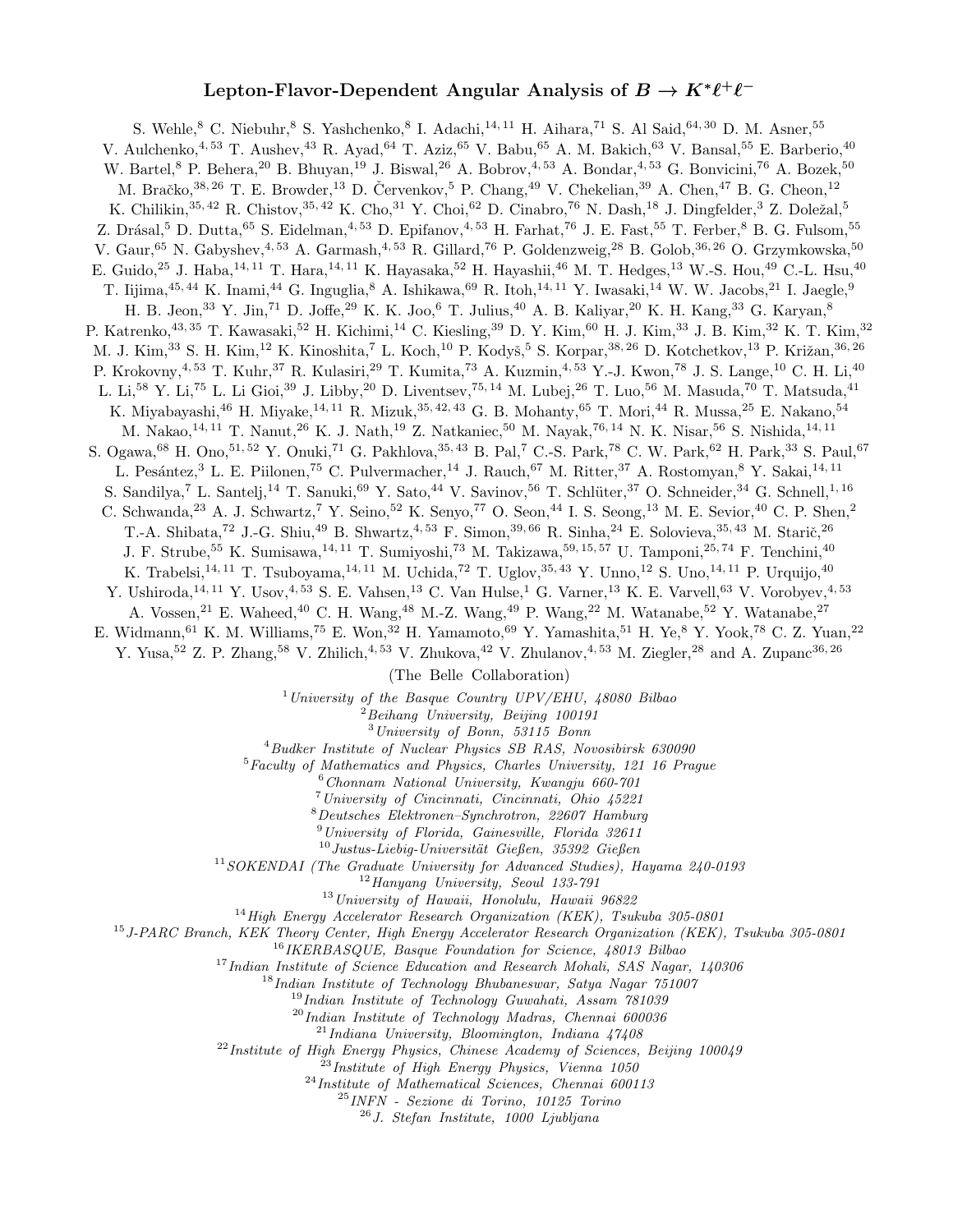Kanagawa University, Yokohama 221-8686

 $^{28}$ Institut für Experimentelle Kernphysik, Karlsruher Institut für Technologie, 76131 Karlsruhe

Kennesaw State University, Kennesaw, Georgia 30144

Department of Physics, Faculty of Science, King Abdulaziz University, Jeddah 21589

Korea Institute of Science and Technology Information, Daejeon 305-806

Korea University, Seoul 136-713

 $33Kyungpook National University, Daegu 702-701$ 

École Polytechnique Fédérale de Lausanne (EPFL), Lausanne 1015

P.N. Lebedev Physical Institute of the Russian Academy of Sciences, Moscow 119991

Faculty of Mathematics and Physics, University of Ljubljana, 1000 Ljubljana

Ludwig Maximilians University, 80539 Munich

University of Maribor, 2000 Maribor

Max-Planck-Institut für Physik, 80805 München

 $^{40}$ School of Physics, University of Melbourne, Victoria 3010

<sup>41</sup>University of Miyazaki, Miyazaki 889-2192

Moscow Physical Engineering Institute, Moscow 115409

Moscow Institute of Physics and Technology, Moscow Region 141700

Graduate School of Science, Nagoya University, Nagoya 464-8602

Kobayashi-Maskawa Institute, Nagoya University, Nagoya 464-8602

Nara Women's University, Nara 630-8506

National Central University, Chung-li 32054

National United University, Miao Li 36003

Department of Physics, National Taiwan University, Taipei 10617

H. Niewodniczanski Institute of Nuclear Physics, Krakow 31-342

Nippon Dental University, Niigata 951-8580

Niigata University, Niigata 950-2181

Novosibirsk State University, Novosibirsk 630090

Osaka City University, Osaka 558-8585

Pacific Northwest National Laboratory, Richland, Washington 99352

University of Pittsburgh, Pittsburgh, Pennsylvania 15260

Theoretical Research Division, Nishina Center, RIKEN, Saitama 351-0198

University of Science and Technology of China, Hefei 230026

Showa Pharmaceutical University, Tokyo 194-8543

Soongsil University, Seoul 156-743

Stefan Meyer Institute for Subatomic Physics, Vienna 1090

Sungkyunkwan University, Suwon 440-746

School of Physics, University of Sydney, New South Wales  $2006$ 

Department of Physics, Faculty of Science, University of Tabuk, Tabuk 71451

Tata Institute of Fundamental Research, Mumbai 400005

Excellence Cluster Universe, Technische Universität München, 85748 Garching

Department of Physics, Technische Universität München, 85748 Garching

Toho University, Funabashi 274-8510

Department of Physics, Tohoku University, Sendai 980-8578

Earthquake Research Institute, University of Tokyo, Tokyo 113-0032

Department of Physics, University of Tokyo, Tokyo 113-0033

Tokyo Institute of Technology, Tokyo 152-8550

Tokyo Metropolitan University, Tokyo 192-0397

University of Torino, 10124 Torino

 $^{75}$ Virginia Polytechnic Institute and State University, Blacksburg, Virginia 24061

Wayne State University, Detroit, Michigan 48202

Yamagata University, Yamagata 990-8560

Yonsei University, Seoul 120-749

We present a measurement of angular observables and a test of lepton flavor universality in the  $B \to K^* \ell^+ \ell^-$  decay, where  $\ell$  is either e or  $\mu$ . The analysis is performed on a data sample corresponding to an integrated luminosity of 711 fb<sup>-1</sup> containing  $772 \times 10^6$  BB pairs, collected at the  $\Upsilon(4S)$  resonance with the Belle detector at the asymmetric-energy  $e^+e^-$  collider KEKB. The result is consistent with Standard Model (SM) expectations, where the largest discrepancy from a SM prediction is observed in the muon modes with a local significance of  $2.6\sigma$ .

PACS numbers: 11.30.Er, 11.30.Hv, 12.15.Ji, 13.20.He

In this Letter, a measurement of angular observables and a test of lepton flavor universality (LFU) in the  $B \to$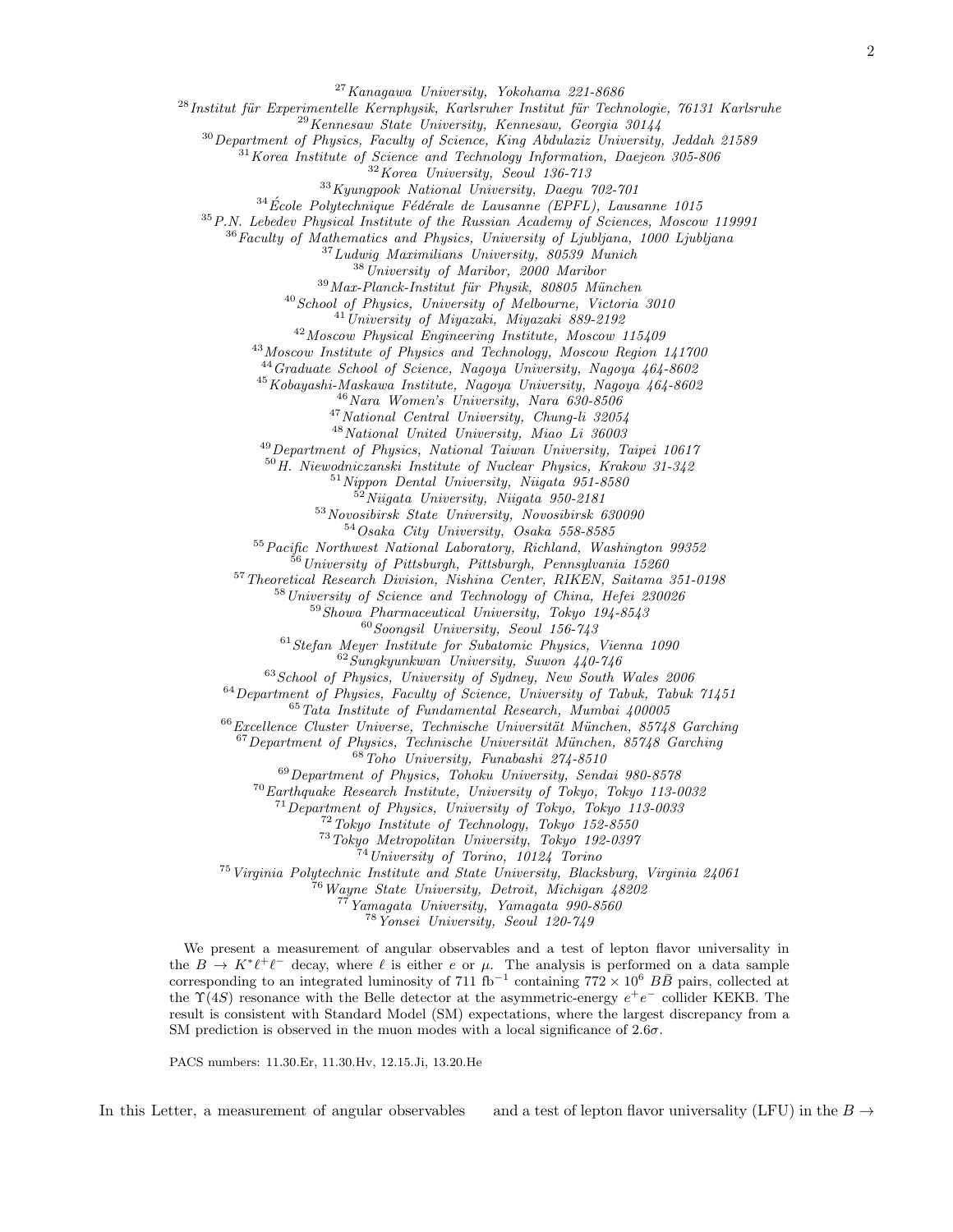$K^*\ell^+\ell^-$  decay is presented, where  $\ell = e, \mu$ . The  $B \to$ 

 $K^*\ell^+\ell^-$  decay involves the quark transition  $b \to s\ell^+\ell^-$ , a flavor-changing neutral current that is forbidden at tree level in the Standard Model (SM). Various extensions to the SM predict contributions from new physics (NP), which can interfere with the SM amplitudes [\[1\]](#page-6-0). In recent years, several measurements have shown deviations from the SM in this particular decay  $[2-4]$ . Global analyses of B decays hint at lepton-flavor non-universality, in which case muon modes would have larger contributions from NP than electron modes [\[5\]](#page-6-3).

The decay can be described kinematically by three angles  $\theta_{\ell}, \theta_{K}, \phi$  and the invariant mass squared of the lepton pair  $q^2 \equiv M_{\ell\ell}^2 c^2$ . The angle  $\theta_\ell$  is defined as the angle between the direction of  $\ell^+$  ( $\ell^-$ ) and the direction opposite the  $B(\bar{B})$  in the dilepton rest frame. The angle  $\theta_K$  is defined as the angle between the direction of the kaon and the direction opposite the  $B(\bar{B})$  in the  $K^*$  rest frame. Finally, the angle  $\phi$  is defined as the angle between the plane formed by the  $\ell^+\ell^-$  system and the  $K^*$ decay plane in the  $B(\bar{B})$  rest frame. The differential decay rate can be parametrized using definitions presented in Ref.  $[6]$  by

$$
\frac{1}{d\Gamma/dq^2} \frac{d^4\Gamma}{d\cos\theta_\ell d\cos\theta_K d\phi dq^2} = \frac{9}{32\pi} \left[ \frac{3}{4} (1 - F_L) \sin^2\theta_K + F_L \cos^2\theta_K + \frac{1}{4} (1 - F_L) \sin^2\theta_K \cos 2\theta_\ell - F_L \cos^2\theta_K \cos 2\theta_\ell + S_3 \sin^2\theta_K \sin^2\theta_\ell \cos 2\phi + S_4 \sin 2\theta_K \sin 2\theta_\ell \cos \phi + S_5 \sin 2\theta_K \sin \theta_\ell \cos \phi + S_6 \sin^2\theta_K \cos \theta_\ell + S_7 \sin 2\theta_K \sin \theta_\ell \sin \phi + S_8 \sin 2\theta_K \sin 2\theta_\ell \sin \phi + S_9 \sin^2\theta_K \sin^2\theta_\ell \sin 2\phi \right],
$$
\n(1)

where the observables  $F_L$  and  $S_i$  are functions of  $q^2$  only. The observables  $P'_i$ , introduced in Ref. [\[7\]](#page-6-5) and defined as

$$
P'_{i=4,5,6,8} = \frac{S_{j=4,5,7,8}}{\sqrt{F_L(1 - F_L)}},\tag{2}
$$

are considered to be largely free of form-factor uncertainties [\[8\]](#page-6-6). Any deviation from zero in the difference  $Q_i = P_i^{\mu} - P_i^e$  would be a direct hint of new physics [\[9\]](#page-7-0); here,  $i = 4, 5$  and  $P_i^{\ell}$  refers to  $P_{4,5}^{\prime}$  in the corresponding lepton mode. The definition of  $P'_i$  values follows the LHCb convention [\[2\]](#page-6-1).

In previous measurements of the  $P'_i$  observables only  $B^0$  decays, followed by  $K^{*0}$  decays to  $K^+\pi^-$ , were used [\[2\]](#page-6-1). This measurement also uses  $B^+$  decays, where  $K^{*+}$   $\rightarrow$   $K^+\pi^0$  or  $K^0_S\pi^+$ . In total, the decay modes  $B^0 \to K^{*0} \mu^+ \mu^-$ ,  $B^+ \to K^{*+} \mu^+ \mu^-$ ,  $B^0 \to K^{*0} e^+ e^-$ , and  $B^+ \to K^{*+}e^+e^-$  are reconstructed, where the inclusion of charge-conjugate states is implied if not explicitly stated. The full  $\Upsilon(4S)$  data sample is used containing  $772 \times 10^6$   $B\overline{B}$  pairs recorded with the Belle detector [\[10\]](#page-7-1) at the asymmetric-energy  $e^+e^-$  collider KEKB [\[11\]](#page-7-2). The Belle detector is a large-solid-angle magnetic spectrometer that consists of a silicon vertex detector, a 50 layer central drift chamber (CDC), an array of aerogel threshold Cherenkov counters (ACC), a barrel-like arrangement of time-of-flight scintillation counters (TOF), and an electromagnetic calorimeter comprised of CsI(Tl) crystals (ECL) located inside a superconducting solenoid coil that provides a 1.5 T magnetic field. An iron fluxreturn located outside of the coil is instrumented to de-

<span id="page-3-0"></span>tect  $K_L^0$  mesons and to identify muons (KLM). The detector is described in detail elsewhere [\[10\]](#page-7-1). This analysis is validated and optimized using simulated Monte Carlo (MC) data samples. EvtGen [\[12\]](#page-7-3) and PYTHIA [\[13\]](#page-7-4) are used to simulate the particle decays. Final-state radiation is calculated by the PHOTOS package [\[14\]](#page-7-5). The detector response is simulated with GEANT3 [\[15\]](#page-7-6).

For all charged tracks, impact parameter requirements are applied with respect to the nominal interaction point along the beam direction  $(|dz| < 5.0 \text{ cm})$  and in the transverse plane  $(dr < 1.0$  cm). For electrons, muons,  $K^+$ , and  $\pi^+$ , a particle identification likelihood is calculated from the energy loss in the CDC  $(dE/dx)$ , time-of-flight measurements in the TOF, the response of the ACC, the transverse shape and size of the showers in the ECL and information about hits in the KLM. For electrons, energy loss from bremsstrahlung is recovered by adding to the candidate the momenta of photons in a cone of 0.05 radians around the initial direction of the charged track.  $K_S^0$  candidates are reconstructed from pairs of oppositely-charged tracks (treated as pions) and selected based on vertex fit quality.  $\pi^0$  mesons are reconstructed from photon pairs with the requirement  $E_{\gamma} > 30$  MeV and 115 MeV/ $c^2$  <  $M_{\gamma\gamma}$  < 153 MeV/ $c^2$ . K<sup>\*</sup> candidates are formed from  $K^+\pi^-$ ,  $K^+\pi^0$  and  $K^0_S\pi^+$  combinations that satisfy the requirements on invariant mass of 0.6 GeV/ $c^2$  <  $M_{K\pi}$  < 1.4 GeV/ $c^2$  and on vertex fit quality (to suppress background). The  $K^*$  candidates are combined with oppositely charged lepton pairs to form B meson candidates, where the charge of the kaon or pion defines the charge or flavor of the B meson. The par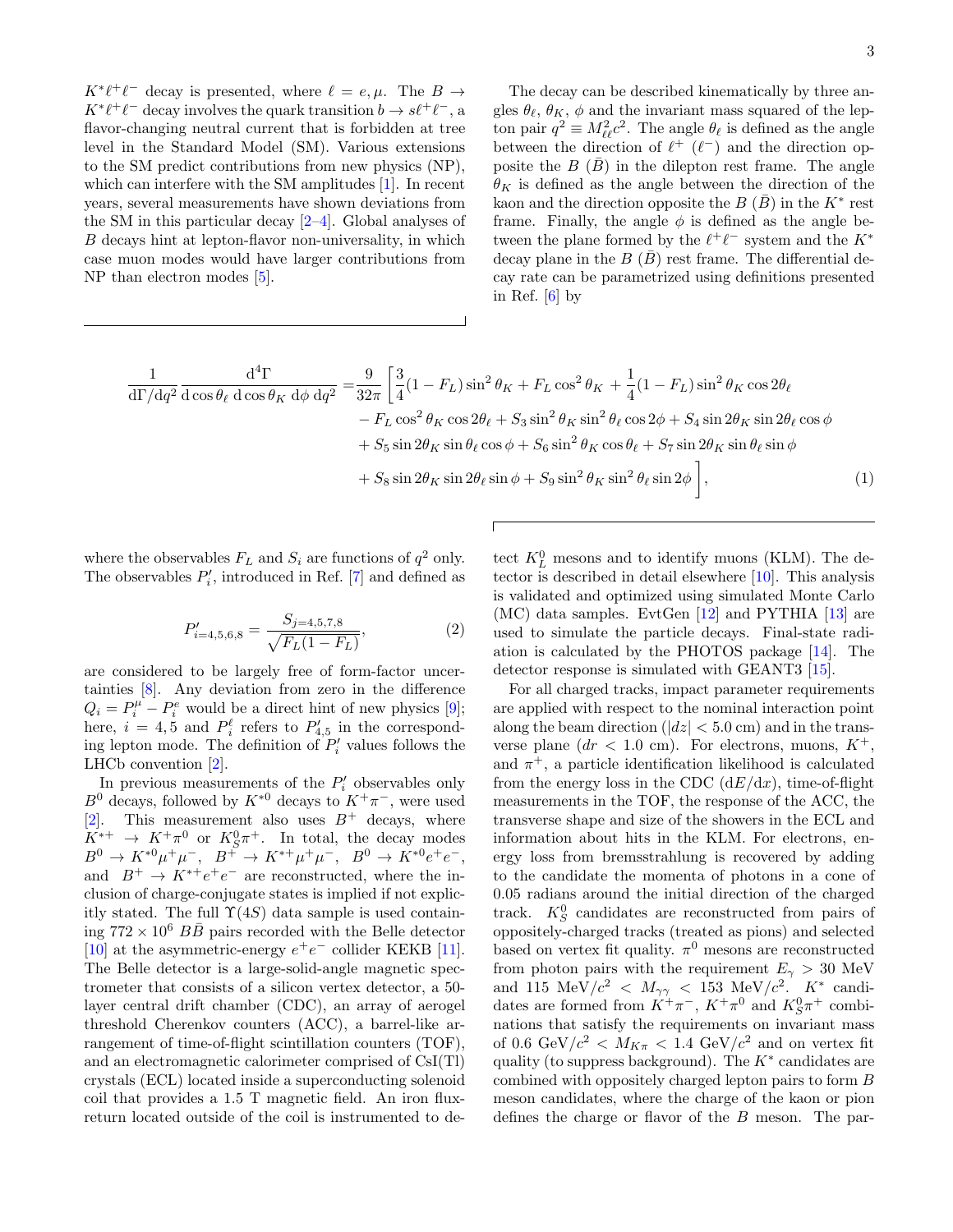ticle selection criteria lead to combinatorial background that is suppressed by applying requirements on the beamenergy constrained mass,  $M_{\text{bc}} = \sqrt{E_{\text{beam}}^2/c^4 - |\vec{p}_B|^2/c^2}$ , and the energy difference,  $\Delta E = E_B - E_{\rm beam}$ , where  $E_B$ and  $\vec{p}_B$  are the energy and momentum, respectively, of the reconstructed candidate in the  $\Upsilon(4S)$  rest frame and  $E_{\text{beam}}$  is the beam energy in the center-of-mass frame. Correctly reconstructed candidates are centered at the nominal B mass in  $M<sub>bc</sub>$  and at zero in  $\Delta E$ . Candidates that satisfy 5.22 GeV/ $c^2$  <  $M_{\text{bc}}$  < 5.30 GeV/ $c^2$ and  $-0.10$  ( $-0.05$ ) GeV <  $\Delta E$  < 0.05 GeV for the electron (muon) modes are retained. Large irreducible background contributions arise from charmonium decays  $B \to J/\psi K^*$  and  $B \to \psi(2S)K^*$ , in which the  $c\bar{c}$ state decays into two leptons. These decays are vetoed with the requirements  $-0.25$  ( $-0.15$ ) GeV/ $c^2$  <  $M_{\ell\ell}-m_{J/\psi} < 0.08 \text{ GeV}/c^2$  and  $-0.20 (-0.10) \text{ GeV}/c^2 <$  $M_{\ell\ell} - m_{\psi(2S)} < 0.08$  GeV/ $c^2$  for the electron (muon) modes. The veto regions are chosen, so that less than one background event is expected to pass. In the electron case, the veto is applied twice: with and without the bremsstrahlung-recovery treatment. Di-electron background from photon conversions ( $\gamma \rightarrow e^+e^-$ ) and  $\pi^0$  Dalitz decays  $(\pi^0 \to e^+e^- \gamma)$  is rejected by requiring  $M_{ee} > 0.14 \text{ GeV}/c^2$ .

To maximize signal efficiency and purity, neural networks are utilized sequentially from the bottom to the top of the decay chain, transferring the output probability from each step to the subsequent step so that the most effective selection requirements are applied in the last stage based on all information combined. For all particle hypotheses, a neural network is trained to separate signal from background and an output value,  $o_{NB}$ , is calculated for each candidate. The classifiers for  $e^{\pm}, \mu^{\pm}, K^{\pm}, K^0_S$ ,  $\pi^0$ , and  $\pi^{\pm}$  are taken from the neural-network-based full event reconstruction described in Ref. [\[16\]](#page-7-7). For  $K^*$  selection, a classifier is trained on MC samples using kinematic variables and vertex fit information. The final classification is performed with a requirement on  $\rho_{\text{NB}}$  for each B decay channel using event-shape variables (i.e., modified Fox-Wolfram moments [\[17\]](#page-7-8)), vertex fit information, and kinematic variables as input for the classifier. The most important variables for the neural networks are  $\Delta E$ , the reconstructed mass of the  $K^*$ , the product of the network outputs of all secondary particles, and the distance between the two leptons along the beam direction  $\Delta z_{\ell\ell}$ . If multiple candidates are found in an event (less than 2% of the time), the most probable candidate is chosen based on  $\rho_{\text{NB}}$ . The selection requirements for the neural networks are optimized by maximizing the figure of merit  $n_s/\sqrt{n_s+n_b}$  separately for the electron and muon channels, where  $n_s$  and  $n_b$  are the expected numbers of signal and background candidates, respectively, calculated from MC.

Signal and background yields are extracted by an unbinned extended maximum likelihood fit to the  $M_{\rm bc}$  dis-



<span id="page-4-0"></span>FIG. 1. Distribution of the beam-energy constrained mass for selected  $B \to K^* e^+ e^-$  (left) and  $B \to K^* \mu^+ \mu^-$  (right). Combinatorial background (shaded blue), signal (red filled) and total (solid) fit functions are superimposed on the data points

tribution of  $B \to K^* \ell^+ \ell^-$  candidates, presented in Fig. [1,](#page-4-0) where the signal is parametrized by a Crystal Ball function [\[18\]](#page-7-9) and the background is described by an ARGUS function [\[19\]](#page-7-10). The signal shape parameters are determined from a fit to  $B \to J/\psi K^*$  data in the corresponding  $q^2$  veto region while the background shape parameters are allowed to float in the fit. In total  $127 \pm 15$  and  $185 \pm 17$  signal candidates are obtained for the electron and muon channels, respectively.

The analysis is performed in four independent bins of  $q^2$ , as detailed in Table [I,](#page-6-7) with an additional bin in the range  $1.0 \text{ GeV}^2/c^2 < q^2 < 6.0 \text{ GeV}^2/c^2$ , which is favored for theoretical predictions  $[6]$ . To make maximum use of the limited statistics, a data-transformation technique [\[20,](#page-7-11) [21\]](#page-7-12) is applied, simplifying the differential decay rate without losing experimental sensitivity. The transformation is applied to specific regions in the three-dimensional angular space, exploiting the symmetries of the cosine and sine functions to cancel terms in Eq. [1.](#page-3-0) With the following transformations to the dataset, the data are sensitive to the observable of interest:

$$
P'_4, S_4: \begin{cases} \phi \to -\phi & \text{for } \phi < 0\\ \phi \to \pi - \phi & \text{for } \theta_\ell > \pi/2\\ \theta_\ell \to \pi - \theta_\ell & \text{for } \theta_\ell > \pi/2, \end{cases} \tag{3}
$$

$$
P'_5, S_5: \begin{cases} \phi \to -\phi & \text{for } \phi < 0\\ \theta_\ell \to \pi - \theta_\ell & \text{for } \theta_\ell > \pi/2. \end{cases} \tag{4}
$$

With this procedure, the remaining observables are the  $K^*$  longitudinal polarization,  $F_L$ , the transverse polarization asymmetry,  $A_T^{(2)} = 2S_3/(1 - F_L)$ , and  $P'_4$  or  $P'_5$ . Two independent maximum likelihood fits for each bin of  $q^2$  are performed to the angular distributions to extract the  $P'_{4,5}$  observables. The fits are performed using the data in the signal region of  $M_{\text{bc}}$  of all decay channels and separately for the electron and muon mode. The signal (background) region is defined as  $M_{\text{bc}} \geq 5.27 \text{ GeV}/c^2$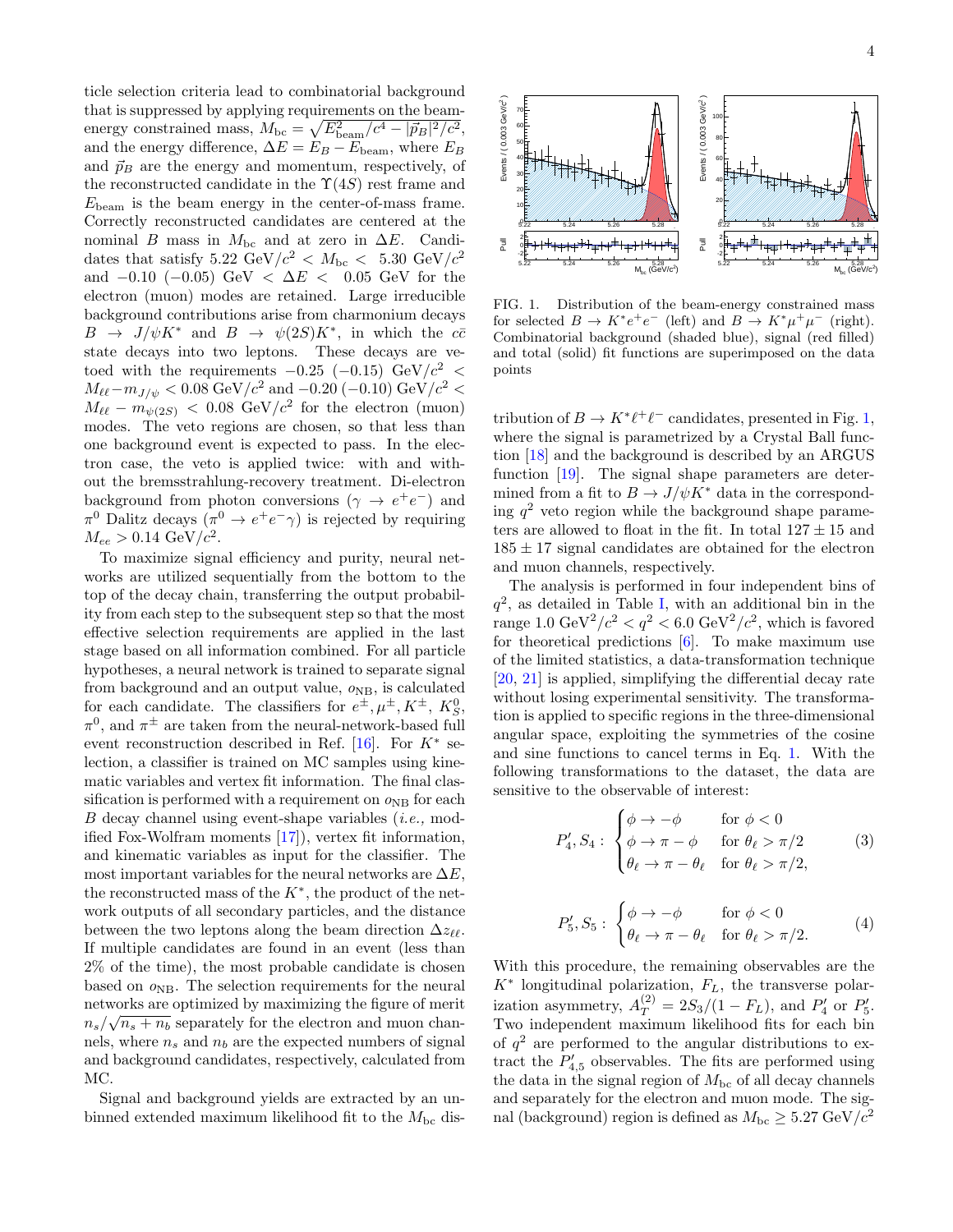$(M_{\rm bc} < 5.27 \text{ GeV}/c^2)$ . For each measurement in  $q^2$ , the signal fraction is derived as a function of  $M_{\text{bc}}$ . The background angular distribution is described using the direct product of kernel density template histograms [\[22\]](#page-7-13) for  $\phi$ ,  $\theta_{\ell}$  and  $\theta_K$  while the shape is predetermined from the  $M<sub>bc</sub>$  sideband. Acceptance and efficiency effects are accounted for in the fit by weighting each event by the inverse of its combined efficiency, which is derived from the direct product of the efficiencies in  $\phi$ ,  $\theta_{\ell}$ ,  $\theta_K$  and q 2 . The individual reconstruction efficiency for each observable is obtained by extracting the ratio between the reconstructed and generated MC distributions.

All methods are tested and evaluated in pseudoexperiments using MC samples for each measurement and the results are compared to the input values. Systematic uncertainties are considered individually for all measurements if they introduce an angular- or  $q^2$ dependent bias to the distributions of signal or background candidates. Small correlations between  $\theta_{\ell}$  and  $q^2$ are not considered in the treatment of the reconstruction efficiency. The deviation between a fit based on generator truth and an MC sample after detector simulation and reconstruction reweighted with efficiency corrections is evaluated for a bias. The difference between the two fits is taken as the systematic uncertainty for the efficiency correction; this is the largest systematic uncertainty, ranging up to 43.9% of the statistical error with an average of 14,8% across all measurements. Peaking backgrounds are estimated for each  $q^2$  bin using MC. In total, fewer than six (one) such background events are expected in the muon (electron) channels. The impact of the peaking component is simulated by performing pseudo-experiments with MC samples for signal and background according to the measured signal yields, replacing six randomly selected events from the signal class with events from simulated peaking background in each measurement. The observed deviation from simulated values is taken as the systematic uncertainty, which is on average 2.1% of the statistical error. An error on the background parametrization is estimated by repeating all fits with an alternative background description using third-order polynomials and taking the observed deviation as the systematic error. Resulting uncertainties range up to 36.5% of the statistical error with 8.5% on average. Finally, an error on the signal parametrization is considered by repeating the fit with the signal shape parameters adjusted by  $\pm 1\sigma$ , leading to systematic uncertainties of order 10<sup>−</sup><sup>4</sup> . Signal cross-feed is evaluated for all signal decay channels and found to be insignificant. The parametrization in Eq. [1](#page-3-0) does not include a possible S-wave contribution under the  $K^*(892)$  mass region. With the expected fraction of  $5\%$   $[2, 20]$  $[2, 20]$ , we estimate the S-wave contribution for each measurement to be less than one event and the resulting effects to be negligible. Statistically equal numbers of B and  $\bar{B}$  candidates in the signal window are found; consequently,  $\mathcal{CP}$ -asymmetric



<span id="page-5-0"></span>FIG. 2.  $P'_4$  and  $P'_5$  observables for combined, electron and muon modes. The SM predictions are provided by DHMV [\[9\]](#page-7-0) and lattice QCD [\[24\]](#page-7-14) and displayed as boxes for the muon modes only. The central values of the data points for the electron and muon modes are shifted horizontally for better readability.

contributions to the measured  $\mathcal{CP}$ -even parameters are neglected. The total systematic uncertainty is calculated as the sum in quadrature of the individual values.

The result of all fits is presented in Table [I](#page-6-7) and displayed in Fig. [2](#page-5-0) where it is compared to SM predictions by DHMV, which refers to the soft form-factor method of Ref. [\[23\]](#page-7-15). Predictions for the 14.18  $\text{GeV}^2/c^2 < q^2 <$ 19.00  $\text{GeV}^2/c^2$  bin are calculated using lattice QCD with QCD form factors from Ref. [\[24\]](#page-7-14). The predictions include the lepton mass, leading to minor corrections between the SM values for the electron and muon modes. For the electron mode, fits in the region 10.09  $\text{GeV}^2/c^2 < q^2 <$ 12.90 GeV<sup>2</sup>/ $c^2$  are excluded because it overlaps with the  $\psi(2S)$  veto range, leading to insufficient statistics for stable fit results. In total, all measurements are compatible with SM predictions. The strongest tension of  $2.6\sigma$  (including systematic uncertainty) is observed in  $P'_5$  of the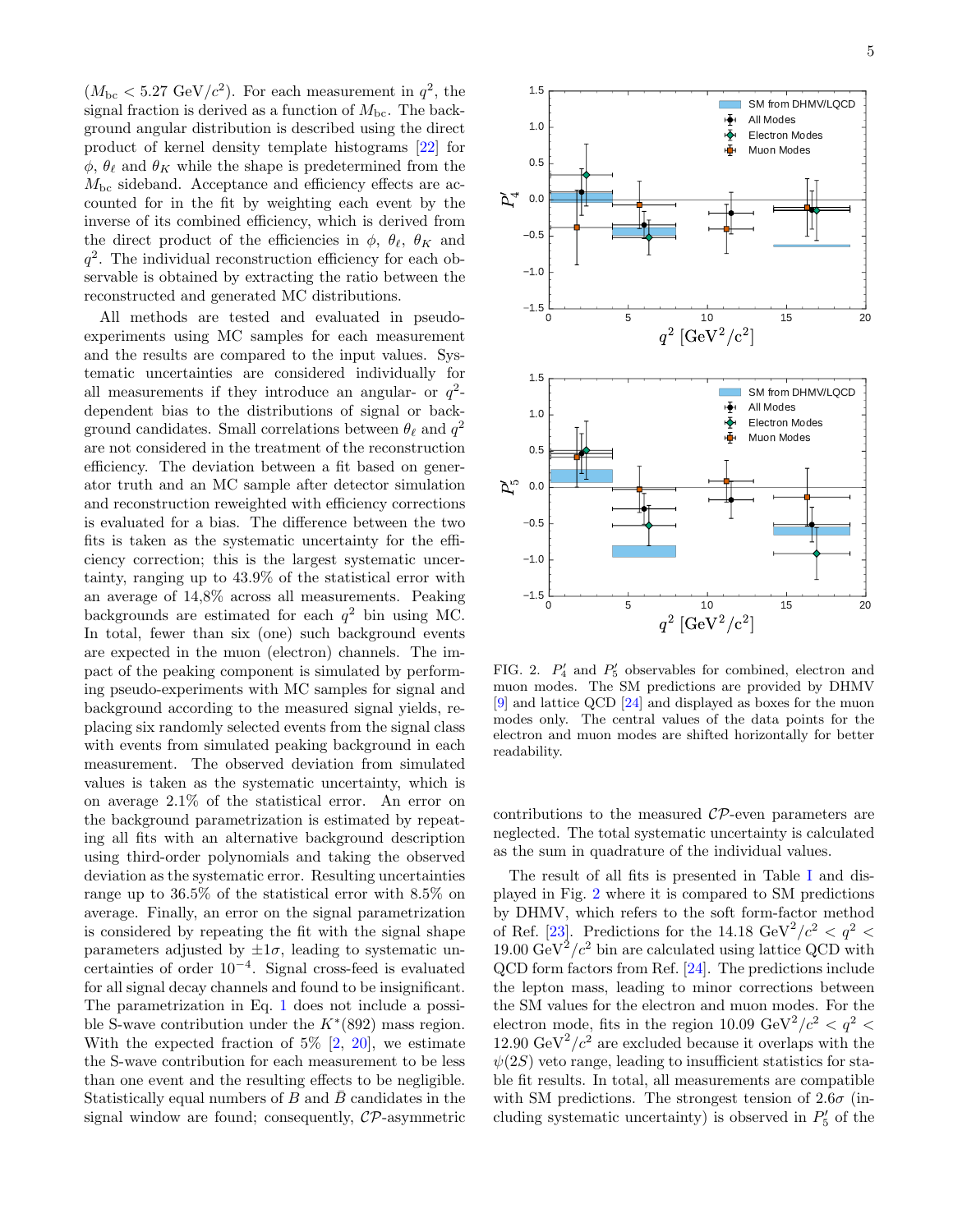<span id="page-6-7"></span>TABLE I. Fit results for  $P'_4$  and  $P'_5$  for all decay channels and separately for the electron and muon modes. The first uncertainties are statistical and the second systematic.

| $q^2$ in GeV <sup>2</sup> / $c^2$ |                                  | $P_4^{e}$                       |                                                                   | $P_{\kappa}$                     | $P_{\kappa}^{e}$                 | $P_{\kappa}^{\mu}$               |
|-----------------------------------|----------------------------------|---------------------------------|-------------------------------------------------------------------|----------------------------------|----------------------------------|----------------------------------|
| [1.00, 6.00]                      | $-0.45^{+0.23}_{-0.22} \pm 0.09$ | $-0.72^{+0.40}_{-0.39}\pm0.06$  | $-0.22^{+0.35}_{-0.34} \pm 0.15$                                  | $0.23_{-0.22}^{+0.21} \pm 0.07$  | $-0.22^{+0.39}_{-0.41} \pm 0.03$ | $0.43^{+0.26}_{-0.28} \pm 0.10$  |
| [0.10, 4.00]                      | $0.11^{+0.32}_{-0.31} \pm 0.05$  | $0.34^{+0.41}_{-0.45} \pm 0.11$ | $-0.38^{+0.50}_{-0.48} \pm 0.12$                                  | $0.47^{+0.27}_{-0.28} \pm 0.05$  | $0.51^{+0.39}_{-0.46} \pm 0.09$  | $0.42^{+0.39}_{-0.39} \pm 0.14$  |
| [4.00, 8.00]                      | $-0.34^{+0.18}_{-0.17} \pm 0.05$ | $-0.52^{+0.24}_{-0.22}\pm 0.03$ | $-0.07^{+0.32}_{-0.31} \pm 0.07$                                  | $-0.30^{+0.19}_{-0.19} \pm 0.09$ | $-0.52^{+0.28}_{-0.26} \pm 0.03$ | $-0.03_{-0.30}^{+0.31} \pm 0.09$ |
| [10.09, 12.90]                    | $-0.18^{+0.28}_{-0.27} \pm 0.06$ |                                 | $-0.40^{+0.33}_{-0.29} \pm 0.09$                                  | $-0.17^{+0.25}_{-0.25} \pm 0.01$ |                                  | $0.09^{+0.29}_{-0.29} \pm 0.02$  |
| [14.18, 19.00]                    | $-0.14^{+0.26}_{-0.26} \pm 0.05$ |                                 | $-0.15^{+0.41}_{-0.40} \pm 0.04$ $-0.10^{+0.39}_{-0.39} \pm 0.07$ | $-0.51^{+0.24}_{-0.22}\pm 0.01$  | $-0.91^{+0.36}_{-0.30} \pm 0.03$ | $-0.13_{-0.35}^{+0.39} \pm 0.06$ |



<span id="page-6-9"></span>FIG. 3.  $Q_4$  and  $Q_5$  observables with SM and favored NP "Scenario 1" from Ref. [\[9\]](#page-7-0).

muon modes for the region  $4 \text{ GeV}^2/c^2 < q^2 < 8 \text{ GeV}^2/c^2$ ; this is in the same region where LHCb reported the socalled  $P'_5$  anomaly  $[2, 20]$  $[2, 20]$ . In the same region, the electron modes deviate by  $1.3\sigma$  and all channels combined by  $2.5\sigma$  (including systematic uncertainty). All measurements are compatible between lepton flavors. The  $Q_{4,5}$ observables are presented in Table [II](#page-6-8) and Fig. [3,](#page-6-9) where no significant deviation from zero is discerned.

In conclusion, the first lepton-flavor-dependent angular analysis measuring the observables  $P'_4$  and  $P'_5$  in the  $B\to$ 

<span id="page-6-8"></span>TABLE II. Results for the lepton-flavor-universality-violating observables  $Q_4$  and  $Q_5$ . The first uncertainty is statistical and the second systematic.

| $q^2$ in $\text{GeV}^2/c^2$ | $Q_4$                        | $Q_{5}$                      |
|-----------------------------|------------------------------|------------------------------|
| [1.00, 6.00]                | $0.498 \pm 0.527 \pm 0.166$  | $0.656 \pm 0.485 \pm 0.103$  |
| [0.10, 4.00]                | $-0.723 \pm 0.676 \pm 0.163$ | $-0.097 \pm 0.601 \pm 0.164$ |
| [4.00, 8.00]                | $0.448 \pm 0.392 \pm 0.076$  | $0.498 \pm 0.410 \pm 0.095$  |
| [14.18, 19.00]              | $0.041 \pm 0.565 \pm 0.082$  | $0.778 \pm 0.502 \pm 0.065$  |

 $K^*\ell^+\ell^-$  decay is reported and the observables  $Q_{4,5}$  are shown for the first time. The results are compatible with SM predictions, where the largest discrepancy is  $2.6\sigma$  in  $P_5^\prime$  for the muon channels.

We thank the KEKB group for excellent operation of the accelerator; the KEK cryogenics group for efficient solenoid operations; and the KEK computer group, the NII, and PNNL/EMSL for valuable computing and SINET5 network support. We acknowledge support from MEXT, JSPS and Nagoya's TLPRC (Japan); ARC (Australia); FWF (Austria); NSFC and CCEPP (China); MSMT (Czechia); CZF, DFG, EXC153, and VS (Germany); DST (India); INFN (Italy); MOE, MSIP, NRF, BK21Plus, WCU and RSRI (Korea); MNiSW and NCN (Poland); MES and RFAAE (Russia); ARRS (Slovenia); IKERBASQUE and UPV/EHU (Spain); SNSF (Switzerland); MOE and MOST (Taiwan); and DOE and NSF (USA).

- <span id="page-6-0"></span>[1] W. Altmannshofer and D. M. Straub, [Eur. Phys. J.](http://dx.doi.org/10.1140/epjc/s10052-015-3602-7) C75, [382 \(2015\),](http://dx.doi.org/10.1140/epjc/s10052-015-3602-7) [arXiv:1411.3161 \[hep-ph\].](http://arxiv.org/abs/1411.3161)
- <span id="page-6-1"></span>[2] R. Aaij et al. (LHCb Collaboration), [JHEP](http://dx.doi.org/ 10.1007/JHEP02(2016)104) 02, 104 [\(2016\),](http://dx.doi.org/ 10.1007/JHEP02(2016)104) [arXiv:1512.04442 \[hep-ex\].](http://arxiv.org/abs/1512.04442)
- [3] R. Aaij et al. (LHCb Collaboration), [JHEP](http://dx.doi.org/ 10.1007/JHEP09(2015)179) 09, 179 [\(2015\),](http://dx.doi.org/ 10.1007/JHEP09(2015)179) [arXiv:1506.08777 \[hep-ex\].](http://arxiv.org/abs/1506.08777)
- <span id="page-6-2"></span>[4] R. Aaij et al. (LHCb Collaboration), [Phys. Rev. Lett.](http://dx.doi.org/ 10.1103/PhysRevLett.113.151601) 113[, 151601 \(2014\),](http://dx.doi.org/ 10.1103/PhysRevLett.113.151601) [arXiv:1406.6482 \[hep-ex\].](http://arxiv.org/abs/1406.6482)
- <span id="page-6-3"></span>[5] S. Descotes-Genon, L. Hofer, J. Matias, and J. Virto, JHEP 06[, 092 \(2016\),](http://dx.doi.org/10.1007/JHEP06(2016)092) [arXiv:1510.04239 \[hep-ph\].](http://arxiv.org/abs/1510.04239)
- <span id="page-6-4"></span>[6] W. Altmannshofer, P. Ball, A. Bharucha, A. J. Buras, D. M. Straub, and M. Wick, JHEP 01[, 019 \(2009\),](http://dx.doi.org/ 10.1088/1126-6708/2009/01/019) [arXiv:0811.1214 \[hep-ph\].](http://arxiv.org/abs/0811.1214)
- <span id="page-6-5"></span>[7] S. Descotes-Genon, J. Matias, M. Ramon, and J. Virto, JHEP 01[, 048 \(2013\),](http://dx.doi.org/10.1007/JHEP01(2013)048) [arXiv:1207.2753 \[hep-ph\].](http://arxiv.org/abs/1207.2753)
- <span id="page-6-6"></span>[8] S. Descotes-Genon, T. Hurth, J. Matias, and J. Virto,